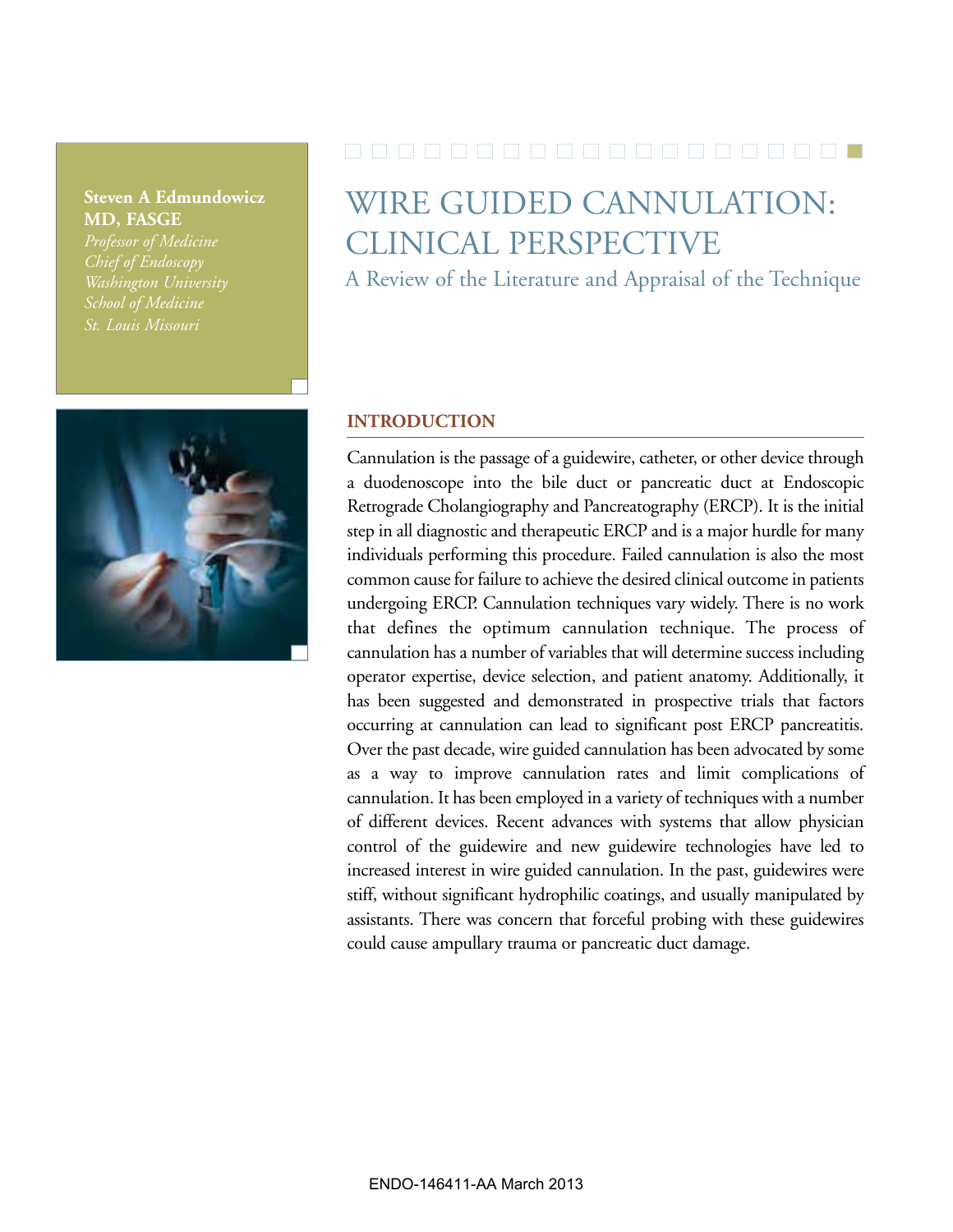#### **INTRODUCTION (cont.)**

The development of hybrid guidewires with hydrophilic surfaces and nitinol cores offers a significant advantage for physician controlled wire guided cannulation. These guidewires have excellent pushability and immediate tactile feedback while maintaining a very flexible and soft tip to reduce ampullary trauma and, hopefully, post ERCP pancreatitis. While the tip is hydrophilic and slippery, the coated body of the guidewire can be easily advanced and manipulated by the physician or assistant.

#### **LITERATURE REVIEW**

A Medline search of the literature from 1966 to present using the following terms and key words: endoscopic retrograde, cholangiopancreatography, cannulation, wire-guided cannulation, ERCP. In addition, abstracts submitted to DDW from 2004 to 2006 were electronically and manually reviewed for the same terms. A review of this literature suggests that there is no definitive randomized controlled study that evaluates physician controlled wire guided cannulation for success or complication rates. Therefore, while the literature is supportive of this technique, an appropriately designed and powered study has not been completed.

#### **DEFINITION**

Wire guided cannulation is the specific use of a guidewire passed through a catheter or other device to deeply cannulate the desired ductal structure. Physician controlled wire guided cannulation describes the specific technique where the physician preforming the ERCP and manipulating the endoscope also handles and advances the guidewire during cannulation attempts.

#### **CANNULATION ISSUES AND ENDOSCOPIC RESEARCH**

A thorough and complete review of cannulation issues and techniques has been recently completed by Freeman and Guda.<sup>1</sup> This review highlights the different devices and techniques used for cannulation at ERCP and the limitations of the published literature in this field. It defines the two major issues regarding cannulation; success rate and cannulation related complications. Success rate is defined as the rate of successful deep cannulation of the desired duct at the initial procedure. Many expert endoscopists have reported success rates with various techniques and devices of 95-98%. It would, therefore, be difficult if not impossible to prove that wire guided cannulation can improve on these expert cannulation rates. Less experienced operators with lower success rates may benefit from physician controlled wire guided cannulation; however, this population is also difficult to carefully study. Cannulation success rates may improve with practice regardless of the type of device or technique used. Furthermore, while success rates can be measured in general terms, it is difficult if not impossible to design a well controlled randomized study to assess cannulation success rates across a number of operators. This is largely due to the fact that the native papilla can be approached only once before variables such as edema, bleeding or other micro trauma occur making a second attempt at cannulation less successful. Randomizing patients to one type of cannulation technique or another induces bias in the study due to variables in the patient population that may be difficult to quantify. A very large number of subjects would need to be randomized to eliminate any unknown allocation variables. Complications from cannulation are also difficult to track and quantify as cannulation itself is infrequently the only procedure or technique preformed at ERCP. Procedures following cannulation can also lead to pancreatitis including trauma to the papilla, edema from a sphincterotomy, and guidewire perforations of pancreatic duct side branches. It is impossible to know if the resultant pancreatitis is related to the cannulation technique or the later manipulations. There is, however, evidence that multiple pancreatic duct injections with contrast are an independent risk factor for the development of post ERCP pancreatitis.<sup>2, 3, 4</sup> Wire guided cannulation has been shown in one trial to reduce the incidence of post procedure pancreatitis.<sup>5</sup> This reduction in post procedure pancreatitis occurred despite passage of the guidewire into the pancreatic duct on multiple occasions. The authors proposed that the reduction in pancreatitis is due to the elimination of contrast injection into the pancreatic duct and that careful guidewire manipulation of the pancreatic duct does not lead to pancreatitis. Complications such as bleeding and perforation are more likely related to additional manipulations at therapeutic ERCP and not cannulation. In summary, the literature regarding cannulation success and complications can support the use of wire guided techniques. Larger carefully designed randomized studies of physician controlled wire guided cannulation are unlikely to be completed or helpful in providing evidence to support or dismiss the technique.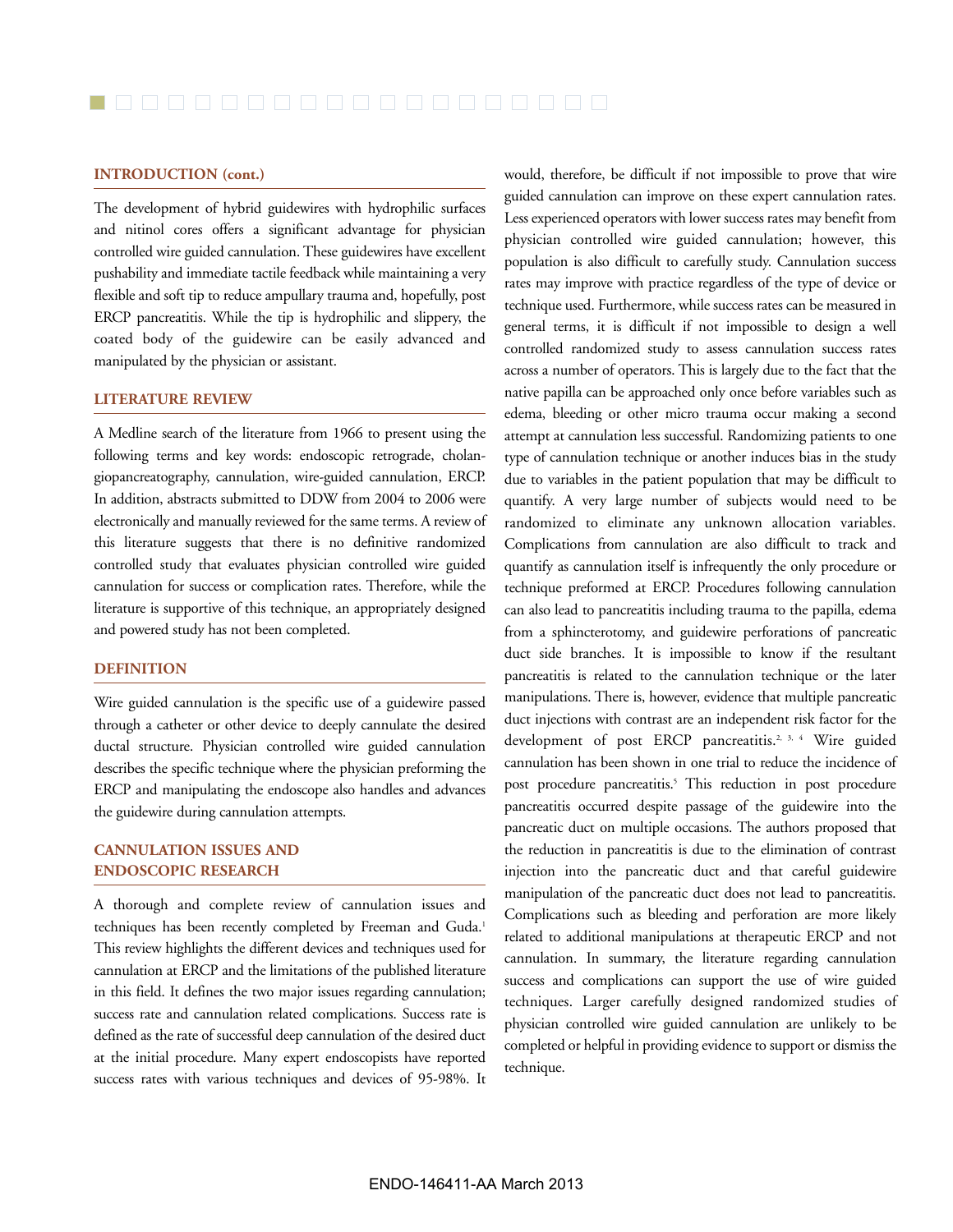#### **PHYSICIAN CONTROLLED WIRE GUIDED CANNULATION TECHNIQUES**

Physician controlled wire guided cannulation techniques have evolved with the development of short wire biliary systems that allow the physician to directly handle and manipulate the guidewire. This offers the operator a significant advantage in being able to gently manipulate the guidewire and pass it directly into the desired duct. It eliminates the communication between the operator and support staff and allows immediate responsiveness to changes in the catheter position. It allows the physician tactile feedback while cannulating that may lead to more direct and less traumatic cannulation. In addition the tools available for physician controlled wire guided cannulation have changed. The development of hydrophilic tipped guidewires with a stiff shaft has given the operator new tools for wire guided cannulation.

#### **TECHNIQUES**

A number of wire guided devices are available for physician controlled wire guided cannulation. No comparison studies or other investigations are available that define a single superior technique. In addition, factors such as papilla appearance or anatomy may have a significant effect on the success of a technique or approach. Below is a technique that has been adopted with significant success:

1. Physician controlled wire guided cannulation using a sphincterotome and a hydrophilic tipped guidewire with a nitinol core. The combination of the 20 or

30 mm cutting wire and short straight tipped guidewire seem to be the ideal tools for this task. The 20 mm cutting wire offers more acute angulation of the sphincterotome tip than the 30 mm wire. It allows operation close to the papilla but maintains stability of the device. A sphincterotome pre-loaded with a guidewire is prepared and passed through the endoscope and below the major papilla. The guidewire is stripped from the insertion point to a point on the sphincterotome just above the operating channel port to allow manipulation by the physician operator. The guidewire is advanced to the end of the catheter and the sphincterotome is flexed until the tip is in alignment with the perceived orientation of the bile duct. Gently, the guidewire is advanced into the papillary orifice and, under fluoroscopic guidance, manipulated into the bile duct. If prompt and resistance free passage into the bile duct does not occur, the guidewire is withdrawn and the angle of approach is changed by manipulating the flex on the sphincterotome or changing the elevator or scope position. On further attempts, the guidewire advances beyond the ampulla and can then be gently advanced further to determine the ductal structure entered. The guidewire is not forcefully manipulated and if any concern about the location of the guidewire develops the sphincterotome can be gently advanced over the

guidewire and a small amount of contrast injected to delineate the anatomy. Once the guidewire is positioned into the desired duct, it is locked in place and the procedure continued.

2. Physician controlled wire guided cannulation with the sphincterotome placed in the ampullary orifice. This technique is similar to number 1 above with the exception that the sphincterotome is placed directly into the ampullary orifice as would be done in an attempt to achieve deep cannulation with the catheter. Instead of lifting and advancing the catheter, the assistant applies some flex to the sphinc-

terotome and the physician slowly and gently advances the guidewire until free cannulation is obtained. If the guidewire does not advance easily into the desired duct, the flex of the sphincterotome can be varied until cannulation is achieved. Care is taken with this technique to avoid catheter trauma to the ampulla.

*Technique 2 Sphincterotome placed in ampullary orifice*

*Technique 1 Sphincterotome with hydrophilic tipped guidewire*